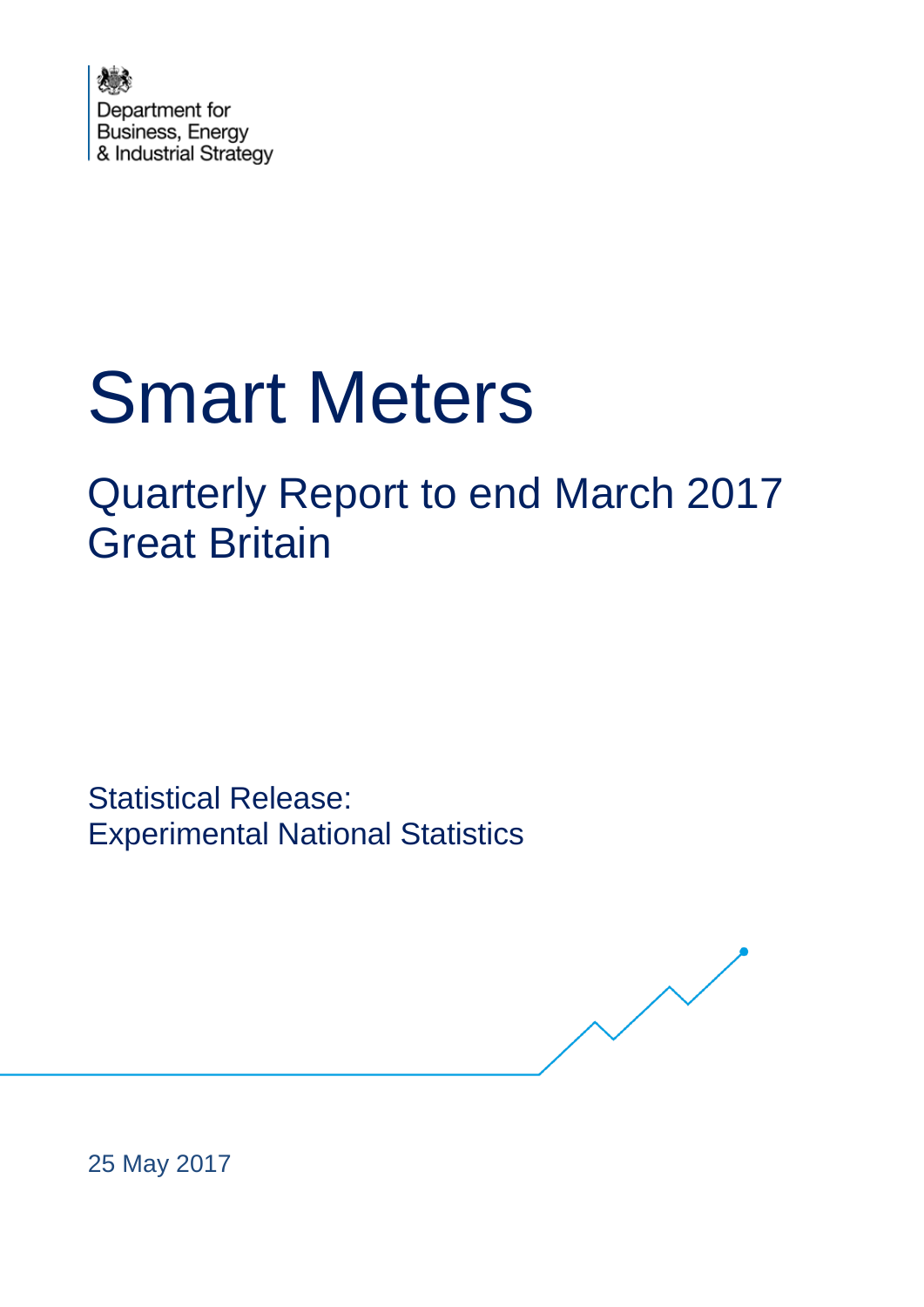This document is available in large print, audio and braille on request. Please email [enquiries@beis.gov.uk](mailto:enquiries@beis.gov.uk) with the version you require.

© Crown copyright 2017.

You may re-use this information (not including logos) free of charge in any format or medium, under the terms of the Open Government Licence.

To view this licence, visit [www.nationalarchives.gov.uk/doc/open-government-licence/version/3/](http://www.nationalarchives.gov.uk/doc/open-government-licence/version/3/) or write to the Information Policy Team, The National Archives, Kew, London TW9 4DU, or email: [psi@nationalarchives.gsi.gov.uk.](mailto:psi@nationalarchives.gsi.gov.uk)

Any enquiries regarding this publication should be sent to us at [energyefficiency.stats@beis.gov.uk.](mailto:energyefficiency.stats@beis.gov.uk)

This publication is available for download at [www.gov.uk/government/publications.](http://www.gov.uk/government/publications)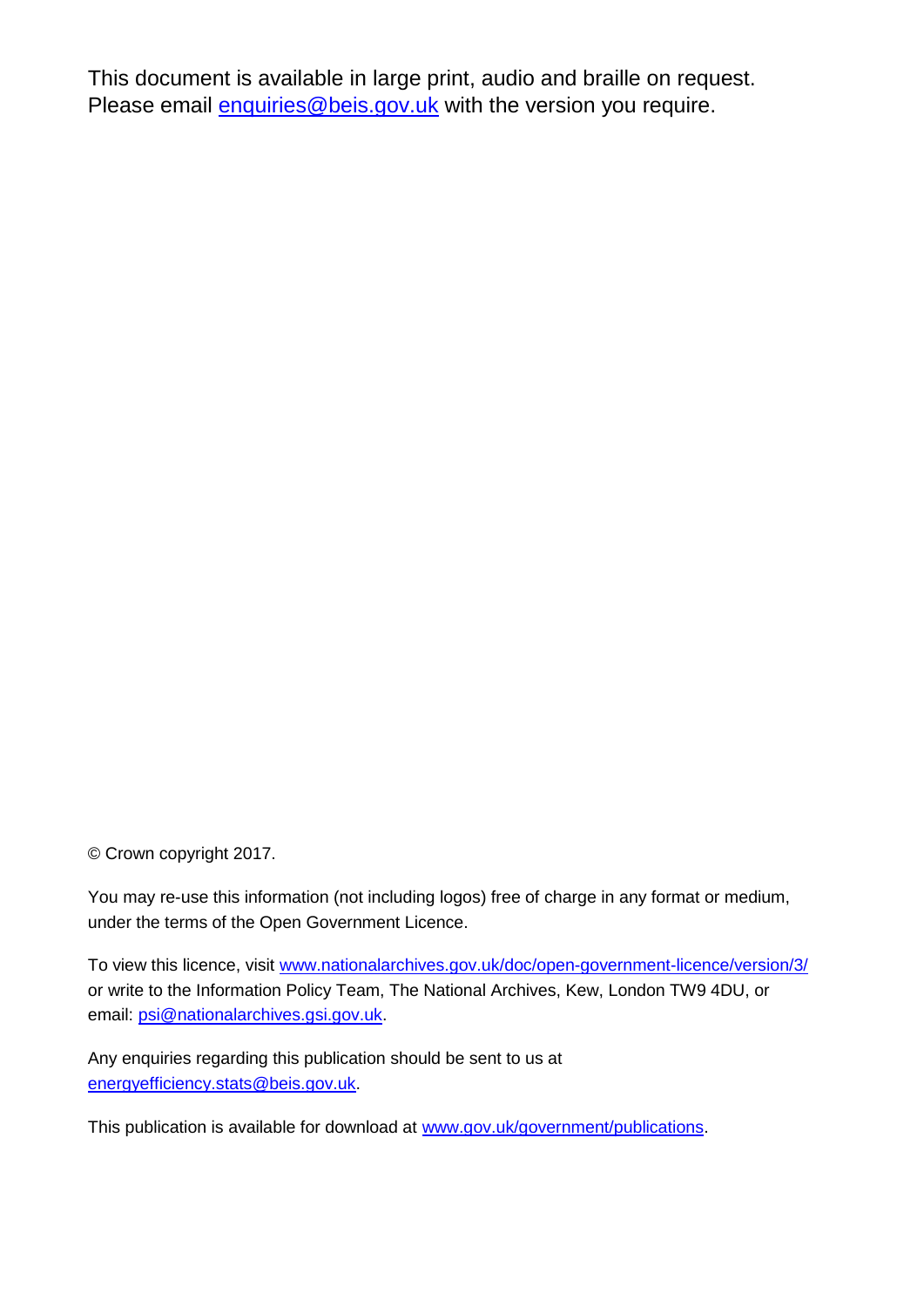# <span id="page-2-0"></span>**Contents**

|                                                                                     | 3  |
|-------------------------------------------------------------------------------------|----|
|                                                                                     | 4  |
|                                                                                     | 4  |
|                                                                                     | 5  |
|                                                                                     | 5  |
|                                                                                     | 6  |
|                                                                                     |    |
|                                                                                     | 8  |
|                                                                                     |    |
|                                                                                     |    |
|                                                                                     |    |
|                                                                                     |    |
| 3.2 Operational meters in smaller non-domestic sites ___________________________ 12 |    |
|                                                                                     | 14 |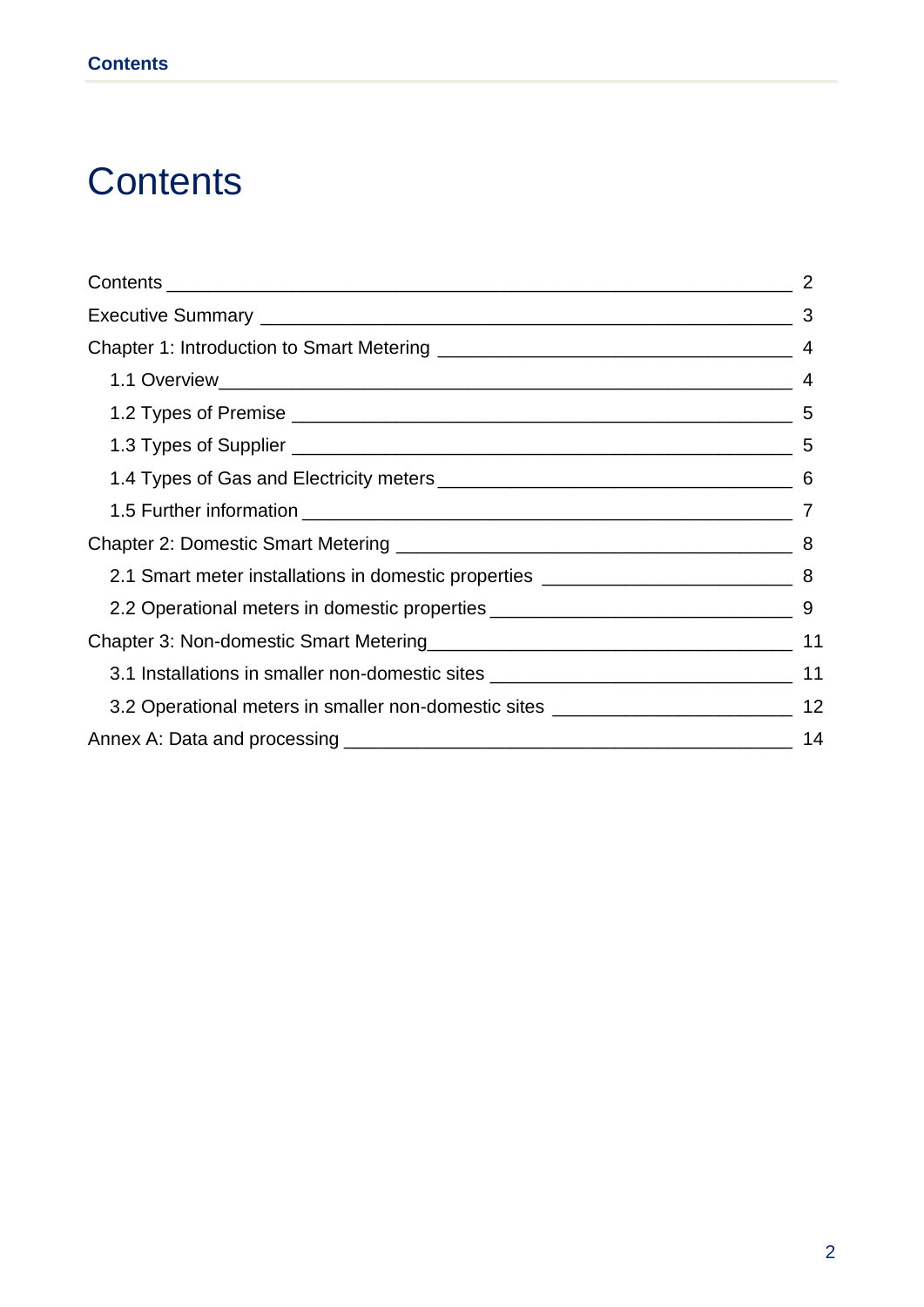# <span id="page-3-0"></span>Executive Summary

This quarterly release presents statistics on the roll-out of smart meters in Great Britain. It includes information on the number of smart meters installed in domestic properties and smaller non-domestic sites during the first quarter of 2017 by large energy suppliers, as well as the total number of meters operated by large suppliers at the end of quarter one (Q1) 2017.

For completeness, information on small energy suppliers<sup>1</sup> to the end of December 2016 is also included in this report.

#### **Key findings:**

Smart meter installations

- A total of 1,027,700<sup>2</sup> domestic smart meters were installed by large energy suppliers in the first quarter of 2017 (446,000 gas and 581,700 electricity meters). This represents a 10 per cent increase in domestic smart meter installations compared to the previous quarter.
- Over the same period, 13,800 smart and advanced meters were installed in smaller non-domestic sites by large energy suppliers (of which 8,500 were advanced meters and the rest smart meters). This represents a six per cent increase in overall smart and advanced meter installations compared to quarter four 2016.

Smart meters in operation

1

- As at 31 March 2017 there were 5.76 million meters operated in smart mode by large energy suppliers in domestic properties across Great Britain. Overall, this represents around 12 per cent of all domestic meters operated by large suppliers.
- $\bullet$  As at 31 March 2017 there were 589,800 (56,100 gas and 533,800 electricity) nondomestic smart and advanced meters operating in smart mode or with advanced functionality by large energy suppliers. This represents over one fifth of all non-domestic meters currently operated by large energy suppliers.
- **There are now over 6.783,4 million smart and advanced meters operating across homes and businesses in Great Britain, by both large and small energy suppliers.**

<sup>&</sup>lt;sup>1</sup> Small energy supplier statistics are collected on annual basis, therefore information on these suppliers relate to the last full calendar year available, 2016.

 $2$  Individual numbers are independently rounded to the nearest 100 and can result in totals that are different from the sum of their constituent items.

<sup>&</sup>lt;sup>3</sup> Due to the differing data collection frequency for large and small suppliers, the total quoted reflects the latest

operating figures available (as at 31 March 2017 for large suppliers and 31 December 2016 for small suppliers). 4 There is a likelihood that small suppliers approaching the 250,000 customer threshold by end year, will transition to 'large' supplier status over the course of the next calendar year.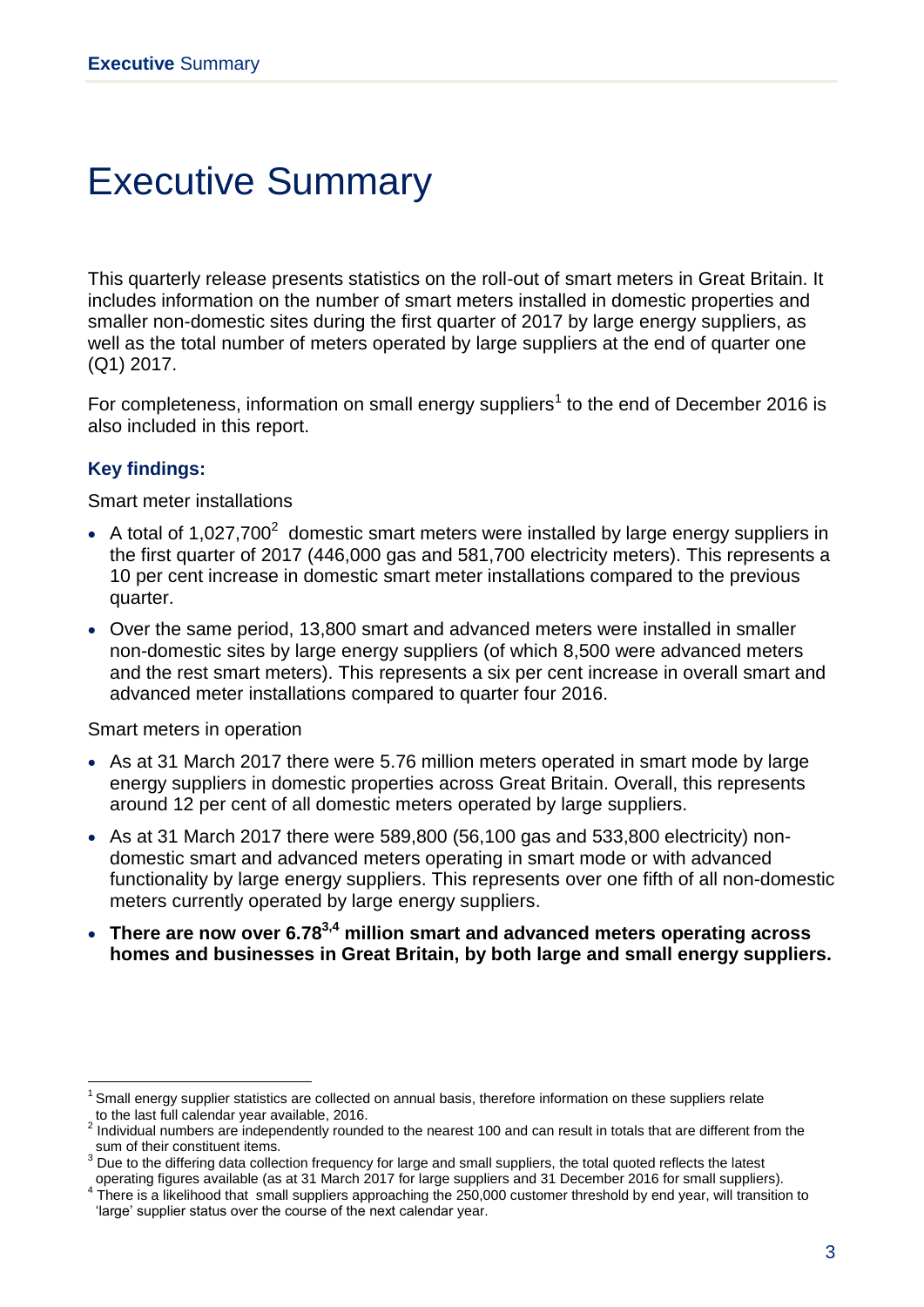# <span id="page-4-0"></span>Chapter 1: Introduction to Smart Metering

### <span id="page-4-1"></span>1.1 Overview

The Government is committed to ensuring that every home and small business in the country is offered a smart meter by the end of 2020, delivered as cost effectively as possible. The Smart Metering Programme aims to roll-out over 50 million smart gas and electricity meters to all domestic properties and smart or advanced meters to smaller nondomestic sites in Great Britain - impacting approximately 30 million premises. Further information about the Programme can be found on the [Gov.uk](https://www.gov.uk/guidance/smart-meters-how-they-work) website.

The Smart Metering Programme is being delivered in two phases. During the Foundation Stage, which began in 2011, the Government engaged with the energy industry, consumer groups and other stakeholders and put commercial and regulatory frameworks in place to support smart metering, trial and test systems, protect consumers and learn lessons from early installations. This was followed by the main installation stage, which began in November 2016 and will run to the end of 2020. This is the period when most households and small businesses will have smart meters installed by their energy supplier using the national smart meters data and communications infrastructure.

Energy suppliers are responsible for planning and delivering the installation of smart meters for their customers and are free to plan the roll-out in a way that suits their business and the needs of their customers, subject to the requirement to complete the rollout by the end of 2020. As such, energy suppliers' proposed approaches to the roll-out vary and take into account factors such as the location of their customer base, installation workforce and when their customers would need their traditional meters replaced on a routine basis. The approaches adopted by energy suppliers may also change as they progress through the roll-out. Fluctuations in the number of smart meters installed each quarter is therefore expected, as different energy suppliers install smart meters according to their own commercial strategies.

The first statistical report on the progress of Smart Metering roll-out obligation for large energy suppliers was published in September 2013 and has been updated every quarter since. From Q4 2015, end year reports include smart meter roll-out activity carried out by small suppliers during the calendar year (see Section 1.3 for further details on large and small suppliers). As well as presenting the latest quarterly activity for large energy suppliers, this report includes the latest annual update on small supplier activity for 2016 (first published in the March 2017 quarterly report).

BEIS will continue to monitor smart meter installations and the number of meters in operation in Great Britain on a quarterly basis until the end of the Programme. More detailed information on the methodology used to produce estimates of the number of meters installed and operating during the roll-out period is included in the accompanying methodology note, available at:

<https://www.gov.uk/government/collections/smart-meters-statistics>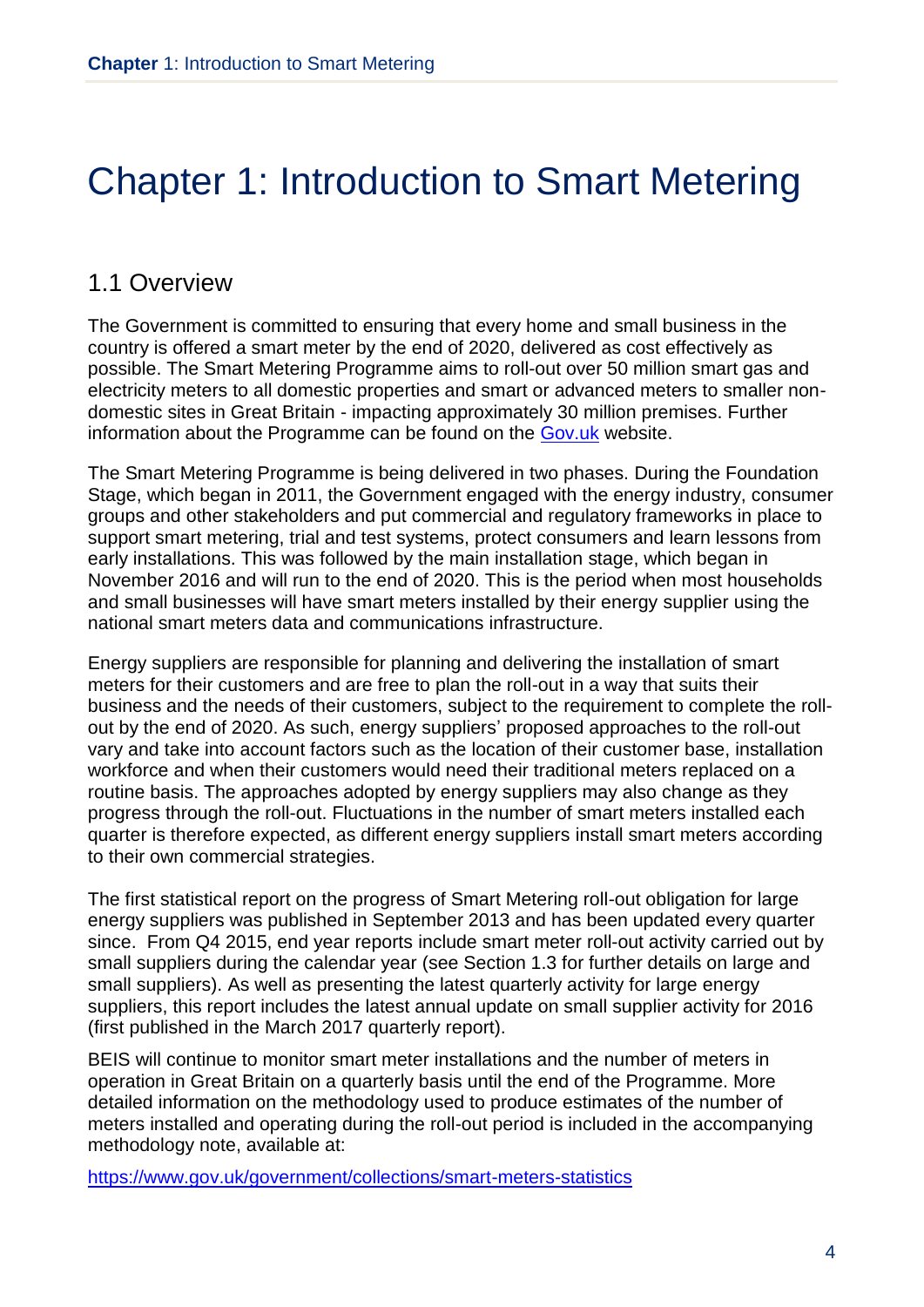## <span id="page-5-0"></span>1.2 Types of Premise

Under the smart meter obligations, energy suppliers are required to replace traditional meters with smart or advanced meters, in two types of property.

#### **Domestic Properties**

Domestic properties are defined as properties where the customer is supplied with electricity or gas, wholly or mainly for domestic purposes.

#### **Smaller non-domestic sites**

These are business or public sector customers whose sites use low to medium amounts of electricity (defined as a smaller non-domestic site falling within Balancing and Settlement Code Profile Classes<sup>5</sup> 1, 2, 3 or 4) or gas (defined as a smaller non-domestic site using less than 732MWh of gas per annum). The sites therefore range from individual micro- and small businesses to the smaller sites of private and public sector organisations.

# <span id="page-5-1"></span>1.3 Types of Supplier

#### **Large energy suppliers**

Large energy suppliers are defined as those that supply gas or electricity to at least 250,000 domestic customers; they may also supply non-domestic sites. A large energy supplier need only supply 250,000 domestic customers a single fuel to be classed as a large energy supplier (i.e. an energy supplier supplying gas to 250,000 domestic customers but who does not supply electricity customers is still classed as a large energy supplier). Under their supply licence conditions large energy suppliers are required to provide numbers of smart meter installations and meters in operation to BEIS on a quarterly basis. This information is reported in the quarterly statistics.

Currently twelve energy suppliers meet these criteria and are thus referred to as large energy suppliers throughout this report (see Annex A for further details).

#### **Small energy suppliers**

Small energy suppliers are defined as those that supply gas to less than 250,000 domestic customers and electricity to less than 250,000 domestic customers; they may also supply non-domestic sites. Under their supply licence conditions, small energy suppliers are required to provide information to BEIS on an annual basis and are therefore reported on at the end of the calendar year.

The number of small suppliers reported on year to year is subject to change, as some suppliers will change classification to 'large' supplier status over the course of the calendar year, while others might enter, or exit the retail energy market.

At the end of 2016, 46 small energy suppliers were required to provide data returns under these conditions and are referred to as small suppliers throughout this report (see Annex A for further details).

<sup>1</sup> 5 <https://www.elexon.co.uk/knowledgebase/profile-classes/>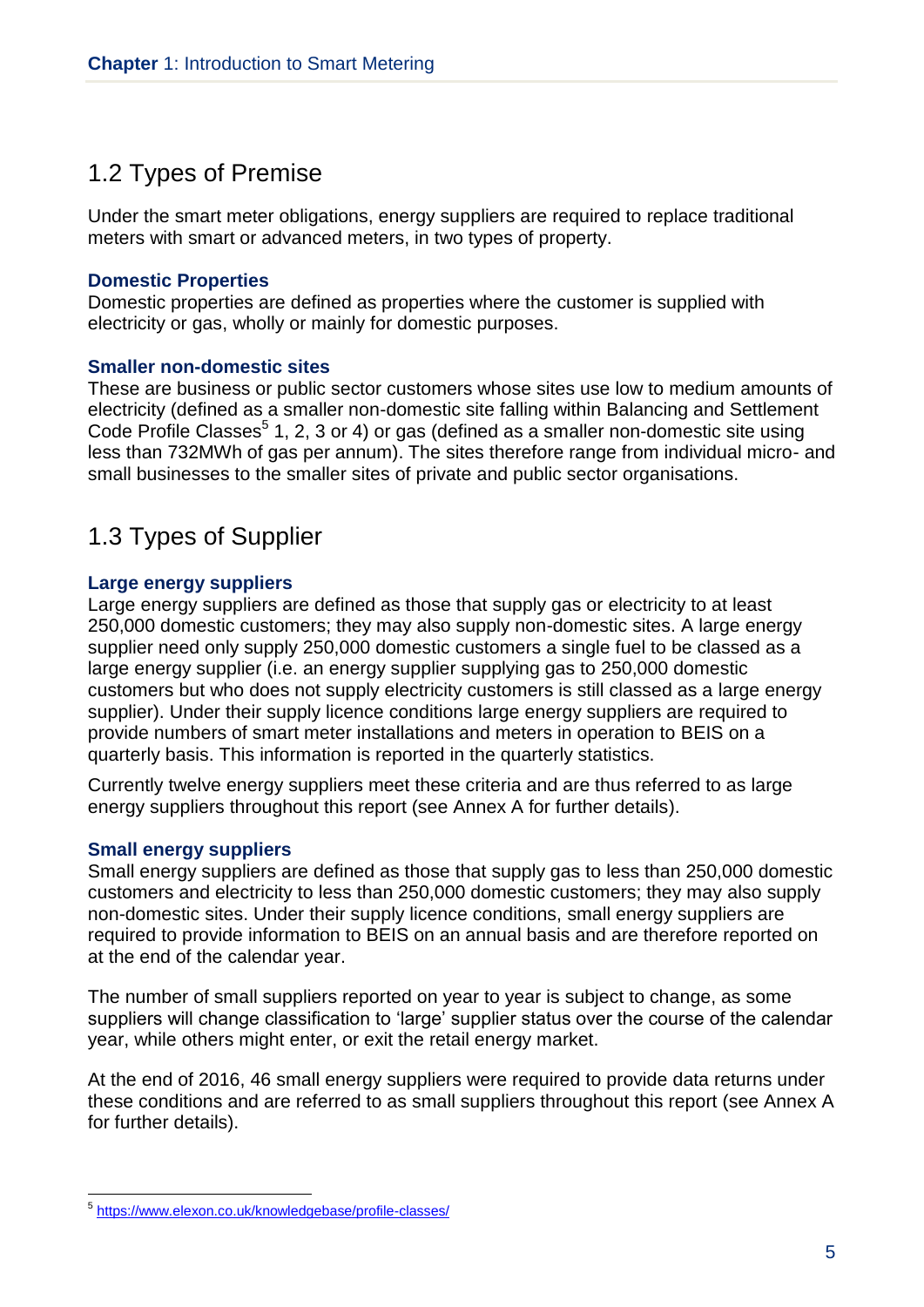### <span id="page-6-0"></span>1.4 Types of Gas and Electricity meters

#### **Smart Meters**

Smart meters are the next generation of gas and electricity meters and offer a range of intelligent functions. All domestic consumers will be offered an In-Home Display (IHD) as part of the smart meter roll-out, which shows how much energy is being used, and how much it is costing, in near-real-time. This information will help them control and manage their energy use, save money and reduce emissions. Smart meters will also bring an end to estimated meter readings, providing consumers with more accurate bills.

A smart meter is compliant with the Smart Meter Equipment Technical Specification $<sup>6</sup>$ </sup> (SMETS) and has functionality such as being able to transmit meter readings to energy suppliers and receive data remotely. Each large energy supplier reports the number of smart meters it has installed and is operating in smart mode to BEIS on a quarterly basis, while small suppliers report to BEIS on an annual basis. This includes both meters that are SMETS compliant and those they expect to upgrade to become SMETS compliant. Some smart meters currently installed will need to receive updates before they are fully SMETS compliant.

Only smart meters that meet the SMETS regulations count towards supplier roll-out obligations. Energy suppliers must take all reasonable steps to replace other meter types in domestic properties with these meters by the end of 2020 in order to fulfil their licence conditions.

#### **Smart-type Meters**

1

Some suppliers have chosen to make an early start by rolling out smart-type meters without the full functionalities included in SMETS. Energy suppliers have learned lessons from installing and operating smart-type meters, which will benefit the smart meter roll-out and has allowed their customers to have early access to some of the benefits of smart metering. All data relating to smart-type meters are referred to as such in this report.

Smart-type meters are not classed as 'smart meters' and therefore do not count towards the supplier's roll-out obligation in domestic sites. Smart-type meters installed in domestic properties will need to be replaced with SMETS compliant smart meters by the end of 2020 in accordance with energy suppliers' roll-out obligations.

Smart-type meters however exceed the minimum specification for advanced meters (described below) and will count towards supplier roll-out obligations in smaller nondomestic sites.

#### **Advanced Meters (only installed in smaller non-domestic sites)**

Advanced meters must, at minimum, be able to store half-hourly electricity and hourly gas data, to which the customer can have timely access and the supplier has remote access. However, meters described as "advanced" in this report may have additional functions found in a smart meter that meets the Government's technical specification.

<sup>&</sup>lt;sup>6</sup> [https://www.gov.uk/government/uploads/system/uploads/attachment\\_data/file/381535/SMIP\\_E2E\\_SMETS2.pdf](https://www.gov.uk/government/uploads/system/uploads/attachment_data/file/381535/SMIP_E2E_SMETS2.pdf)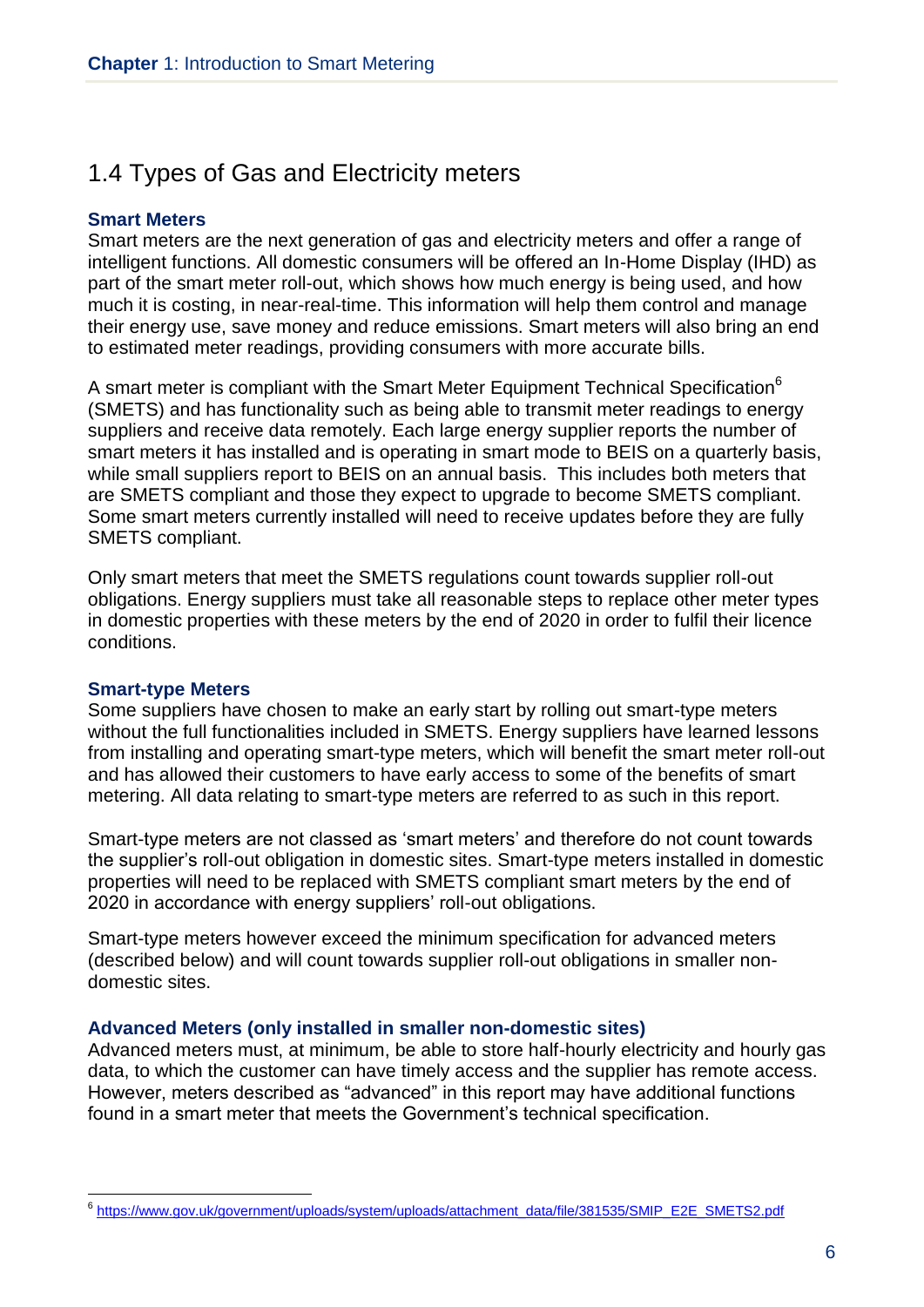#### **Traditional Meters**

Traditional meters are currently found in most domestic and smaller non-domestic sites and do not have any smart capability. Traditional meters will be replaced by smart and advanced meters during the smart meter roll-out.

### <span id="page-7-0"></span>1.5 Further information

The next quarterly publication is planned for publication on 31 August 2017. The content and format of the quarterly smart meters statistical report is open to review and will seek to include more relevant information as it becomes available (for example, roll-out progress on the next generation of SMETS meters). The format and context may be subject to change in future versions.

Any enquiries or comments in relation to this statistical release (including suggestions for developing the publication) should be sent to Masuma Ahmed in the Smart Meter Statistics Team at the following email address:

[energyefficiency.stats@beis.gov.uk](mailto:energyefficiency.stats@beis.gov.uk)

Contact telephone: 0300 068 5922

The statistician responsible for this publication is Julian Prime.

Further information on energy statistics is available at: [https://www.gov.uk/government/organisations/department-for-business-energy-and](https://www.gov.uk/government/organisations/department-for-business-energy-and-industrial-strategy/about/statistics)[industrial-strategy/about/statistics](https://www.gov.uk/government/organisations/department-for-business-energy-and-industrial-strategy/about/statistics)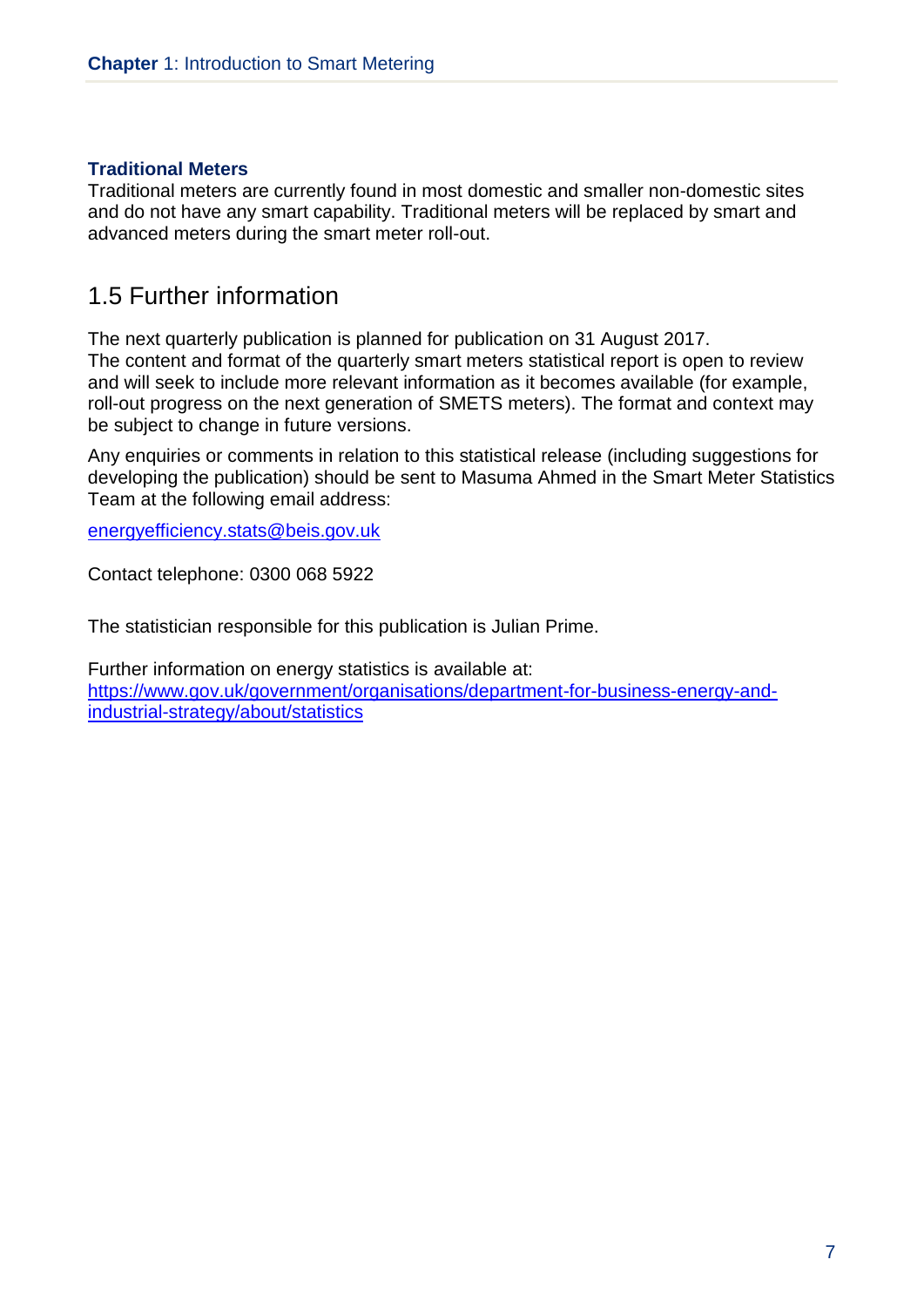# <span id="page-8-0"></span>Chapter 2: Domestic Smart Metering

This chapter reports on the latest number of smart meters installed in domestic properties during the first quarter of 2017 by the large energy suppliers; as well as the final number of meters operating in smart mode as at 31 March 2017.

Also presented here are the latest domestic smart meter installations reported by small energy suppliers during the full 2016 calendar year, and the number operated as at 31 December 2016<sup>7</sup>.

Detailed breakdowns on installation and operating figures can be found in the accompanying tables to this report, available at:

<https://www.gov.uk/government/collections/smart-meters-statistics>

### <span id="page-8-1"></span>2.1 Smart meter installations in domestic properties

A total of 1,027,700 smart meters were installed by the large energy suppliers in the first quarter of 2017 (446,000 gas and 581,700 electricity meters)<sup>8</sup>. This represents a 10 per cent increase in smart meter installations compared to the previous quarter (9 per cent increase for gas smart meters and 11 per cent increase for electricity smart meters).

From the start of the Programme up until 31 March 2017, large energy suppliers have reported installing an estimated total of 6,007,200 smart meters across domestic properties in Great Britain – 2,546,400 of which have been gas smart meters and 3,460,800 have been electricity smart meters.

Small energy suppliers have reported installing a total of 11,700 smart meters during the 2016 calendar year, of which, 4,700 were gas smart meters and 7,000 electricity smart meters.

Collectively across both large and small suppliers, around 6.30 million smart meters have been installed in domestic properties to date<sup>9</sup>.

<u>.</u>

Note, a repeat of the small supplier statistics are presented from the March 2017 publication for completeness, as these are collected on an annual basis, with 2016 being the most recent period.

<sup>&</sup>lt;sup>8</sup> Individual numbers are independently rounded to the nearest 100 and can result in totals that are different from the sum of their constituent items.

<sup>&</sup>lt;sup>9</sup> Due to the differing data collection frequency for small and large suppliers, the installation total quoted reflects all cumulative installations as at 31 March 2017 for large suppliers and 31 December 2016 for small suppliers.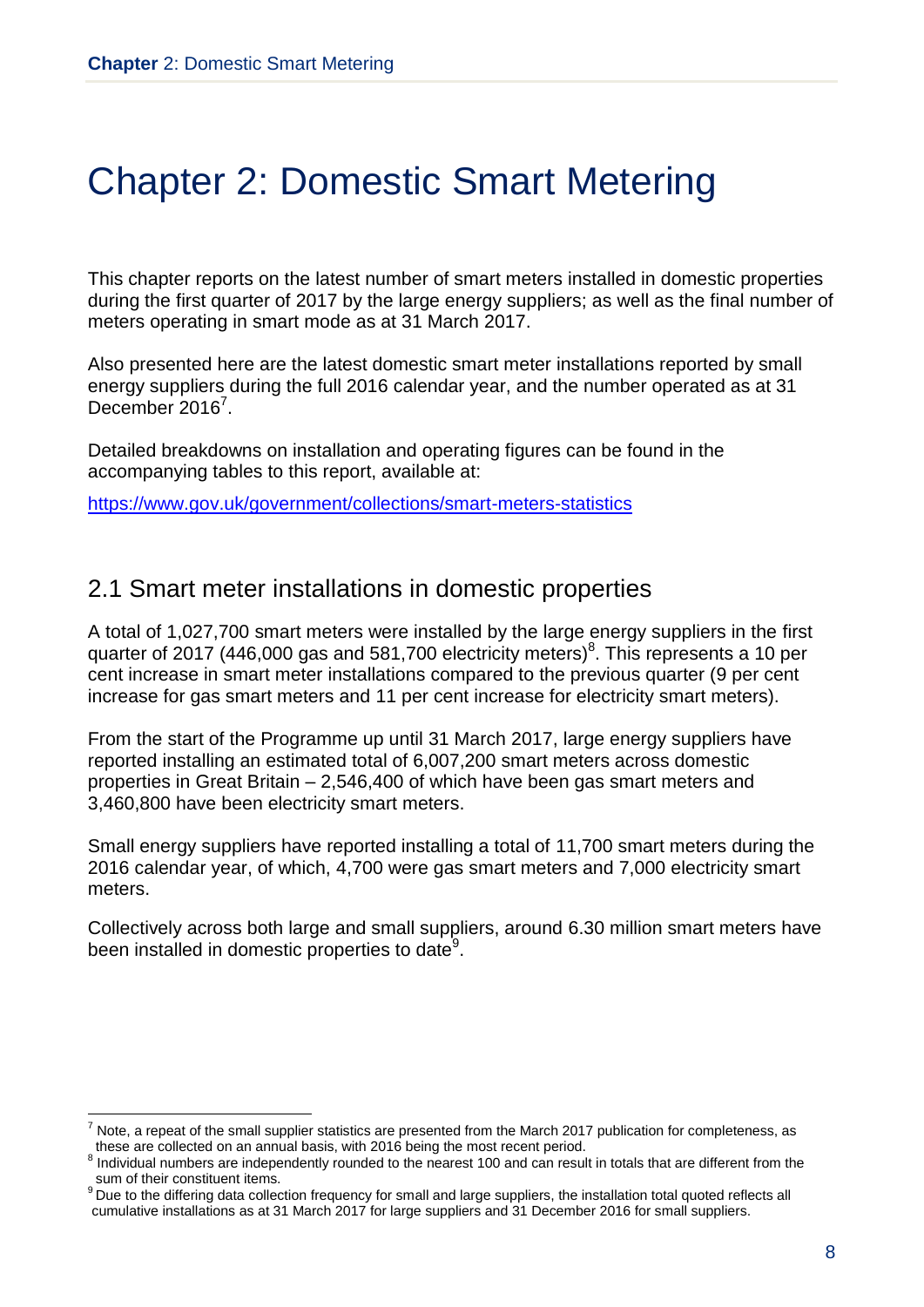Figure 1 shows the installation activity by large energy suppliers over the course of the Programme. This chart shows that more electricity smart meters have been installed every quarter compared to gas smart meters. This is due to some properties having an electricity only supply, and also some energy suppliers choosing to carry out electricity only installations at present.





• Marks the inclusion of additional large suppliers to the series

1

<span id="page-9-0"></span>Note, the above chart excludes historic data which can be found in the accompanying Excel Table 1a.

## 2.2 Operational meters in domestic properties

As of 31 March 2017, there were a total of 21.59 million gas meters and 25.98 million electricity meters operated by large energy suppliers in domestic properties across Great Britain. Figure 2 below shows the breakdown of all large supplier operated meters by different meter and fuel types. Note, only smart meters count towards the roll-out figures reported under this Programme.





 $10$  Individual numbers are independently rounded to the nearest 100 and can result in totals that are different from the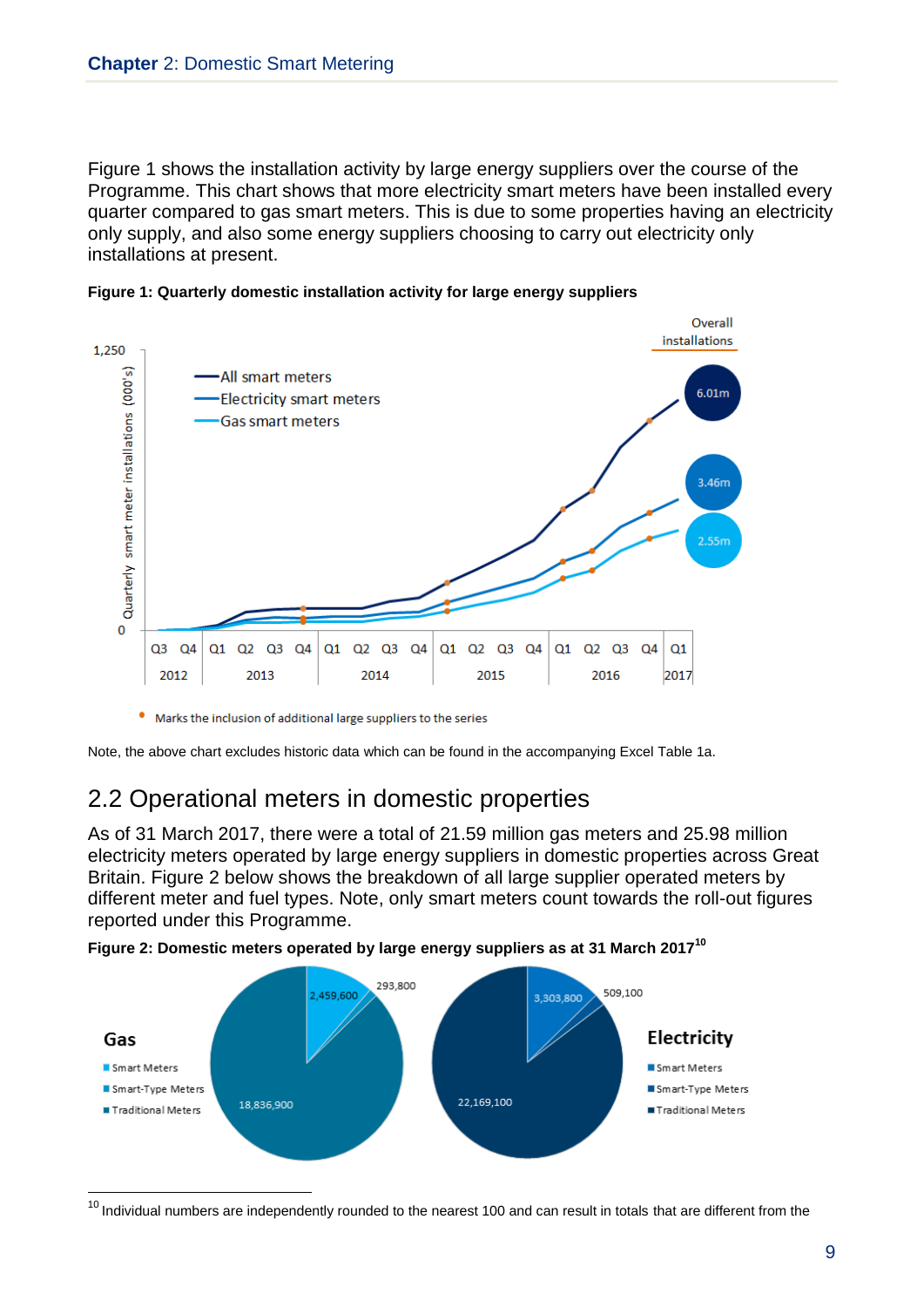The number of smart meters in operation is defined as the number of smart meters that energy suppliers are operating in smart mode.

As expected, large energy suppliers have seen a steady increase in the number of smart meters in operation from quarter to quarter<sup>11</sup> and as at 31 March 2017 there were 5.76 million smart meters operating in smart mode in domestic properties across Great Britain. Overall, this represents 12 per cent of all domestic meters operated by large energy suppliers.

The number of smart meters operating in smart mode at the end of Quarter 1 2017 (5.76 million) is less than the number installed to date (6.01 million) for large energy suppliers

Totals of meters installed and operated are not directly comparable for two reasons; the transition of suppliers between the small and large classifications used in this series, and customers switching from large to small suppliers.

Where installation data have been published previously, they have not been transferred across to the supplier's new classification. However, operational totals are reported at the end of each quarter for large suppliers (or year for small suppliers) and therefore reflect current classifications. Customer switches from large to small suppliers will be removed from large supplier counts at the end of the reporting quarter, but only captured at their new supplier at the annual small supplier reporting point.

There are technical issues that mean some meters may be operated in traditional mode, such as meters being unable to communicate externally via the wide area network or customers choosing to switch to suppliers currently unable to operate smart meters in smart mode.

Other reasons operational and installation figures may differ are included in the methodology note for this publication.

It should be noted, the total number of domestic meters in operation is seen to fluctuate between reporting periods. This occurs for a variety of reasons: for example, meter installations in new buildings, building demolitions and customers switching to and from small energy suppliers.

1

sum of their constituent items.

<sup>&</sup>lt;sup>11</sup> See Table 2a in accompanying tables:<https://www.gov.uk/government/collections/smart-meters-statistics>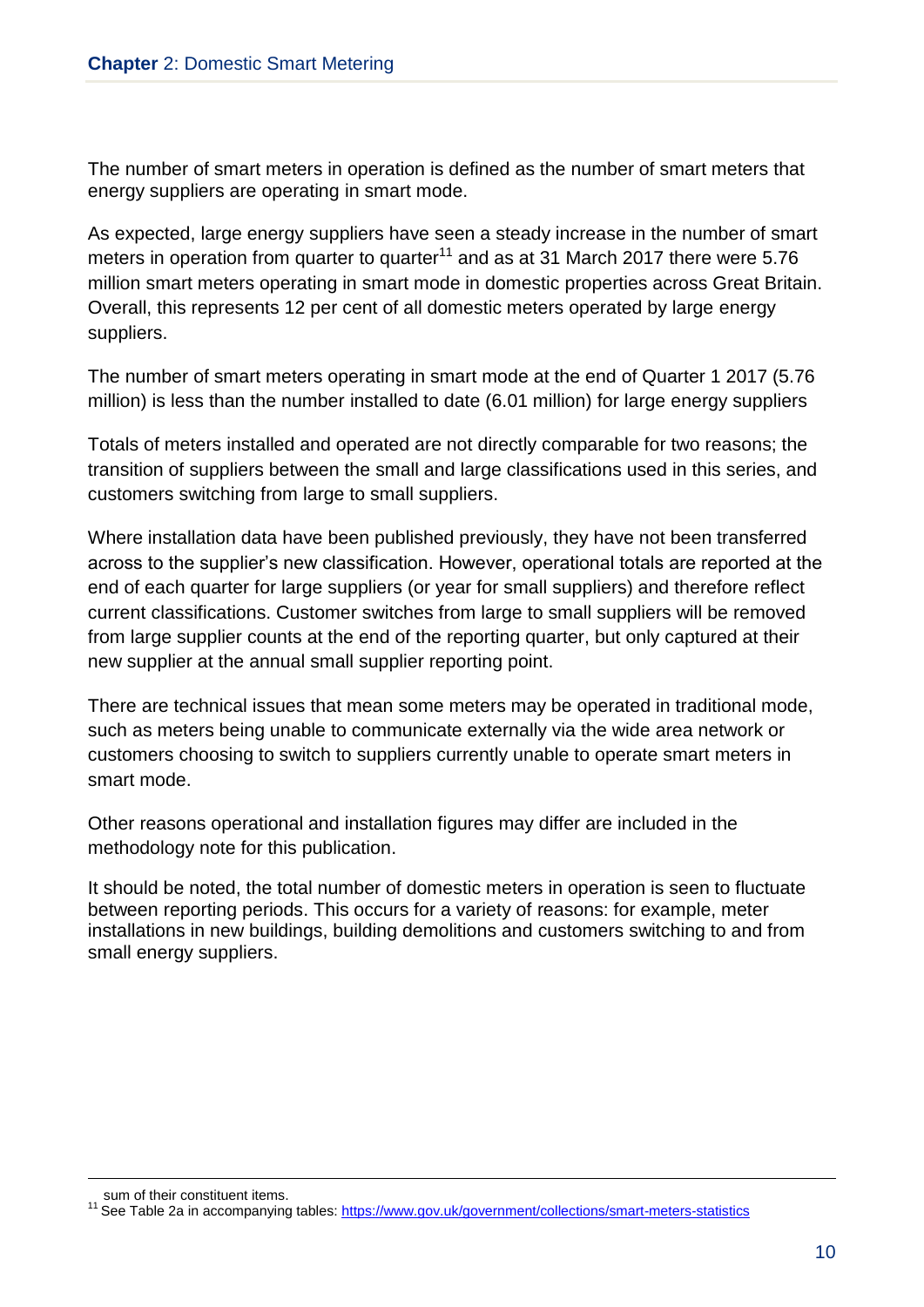# <span id="page-11-0"></span>Chapter 3: Non-domestic Smart Metering

This chapter reports on the latest number of smart and advanced meters installed in smaller non-domestic sites during the first quarter of 2017 by large energy suppliers; and the number of meters operated by large suppliers as at 31 March 2017.

Also presented here are the latest smart and advanced meter installations reported by small energy suppliers during the full 2016 calendar year $^{12}$ .

Detailed breakdowns on installation and operating figures can be found in the accompanying tables to this report, available at:

<https://www.gov.uk/government/collections/smart-meters-statistics>

### <span id="page-11-1"></span>3.1 Installations in smaller non-domestic sites

In the first quarter of 2017, there were 13,800 smart and advanced meters installed in smaller non-domestic sites by large energy suppliers (of which 8,500 were advanced meters and the rest smart meters). This represents a six per cent increase in overall smart and advanced meter installations compared to quarter four 2016.

Small energy suppliers reported installing a total of 65,300 smart and advanced meters in non-domestic sites during the calendar year 2016.

To date (up to 31 March 2017) an estimated total of 745,600 smart and advanced meters have been installed in smaller non-domestic sites by large energy suppliers. These meters count towards energy suppliers' roll-out obligations.

Figure 3 shows the number of non-domestic smart and advanced meter installations by large suppliers over time. From the chart, it is apparent that installation volumes tend to vary from one quarter to the next, as different energy suppliers install smart and advanced meters according to their own commercial strategies.

1

 $12$  Note, a repeat of the small supplier statistics are presented from the March 2017 publication for completeness, as these are collected on an annual basis, with 2016 being the most recent period.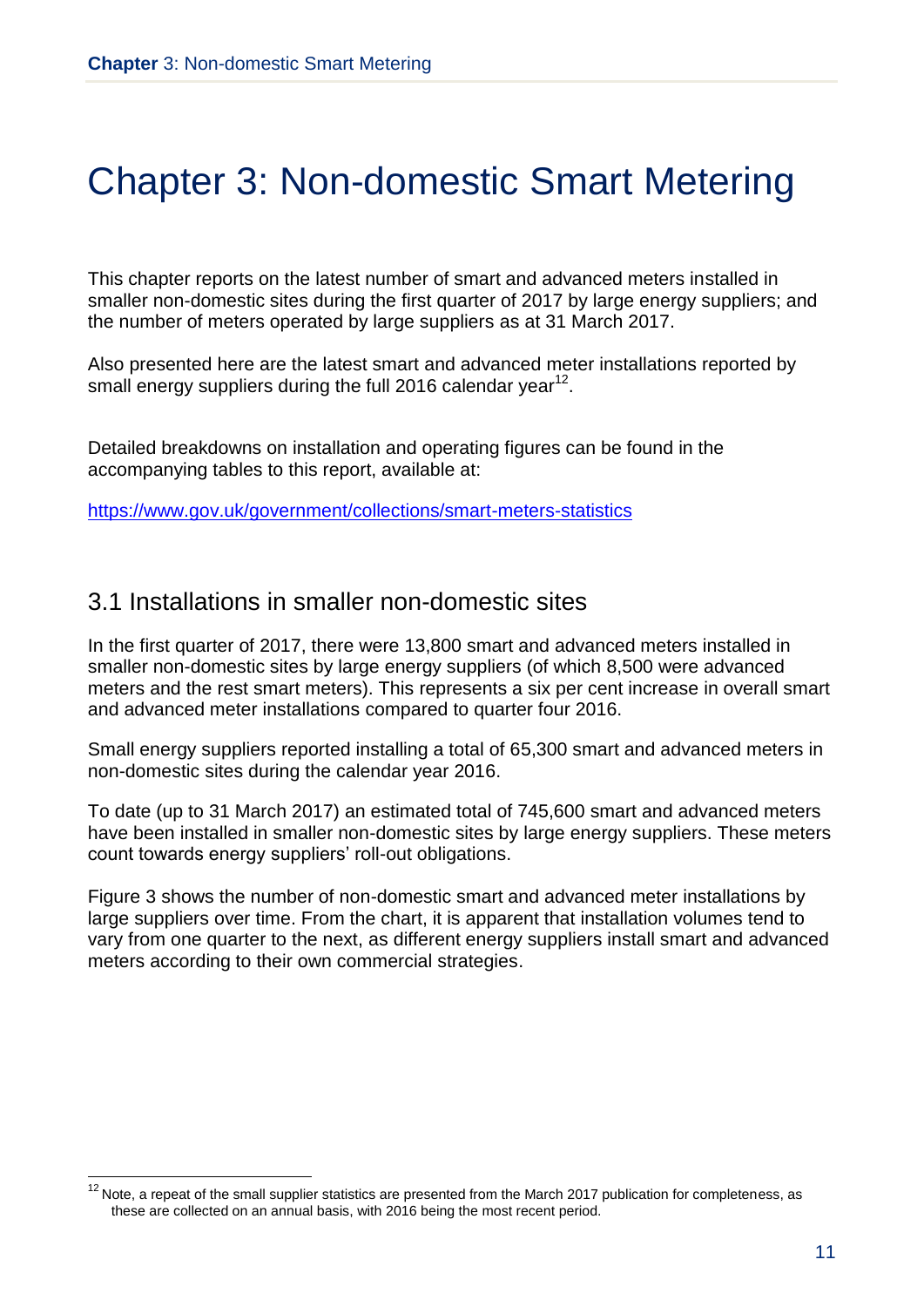

**Figure 3: Number of smart and advanced meters installed by large energy suppliers in smaller nondomestic sites, by fuel type and quarter**

<span id="page-12-0"></span>Note, the above chart excludes historic data which can be found in the accompanying Excel Tables 3a, 3b and 3c.

## 3.2 Operational meters in smaller non-domestic sites

As of 31 March 2017, there were a total of 2.53 million meters operated by large energy suppliers in smaller non-domestic sites in Great Britain. Of these, 2.08 million are electricity meters and 0.45 million are gas meters.

The number of smart and advanced meters in operation is defined as the number of smart and advanced meters which energy suppliers are operating in smart mode, or with advanced functionality, at 31 March 2017.

The total number of meters in operation in smaller non-domestic sites is seen to fluctuate between reporting periods. This occurs for a variety of reasons: for example, meter installations in new buildings, building demolitions and customers switching to and from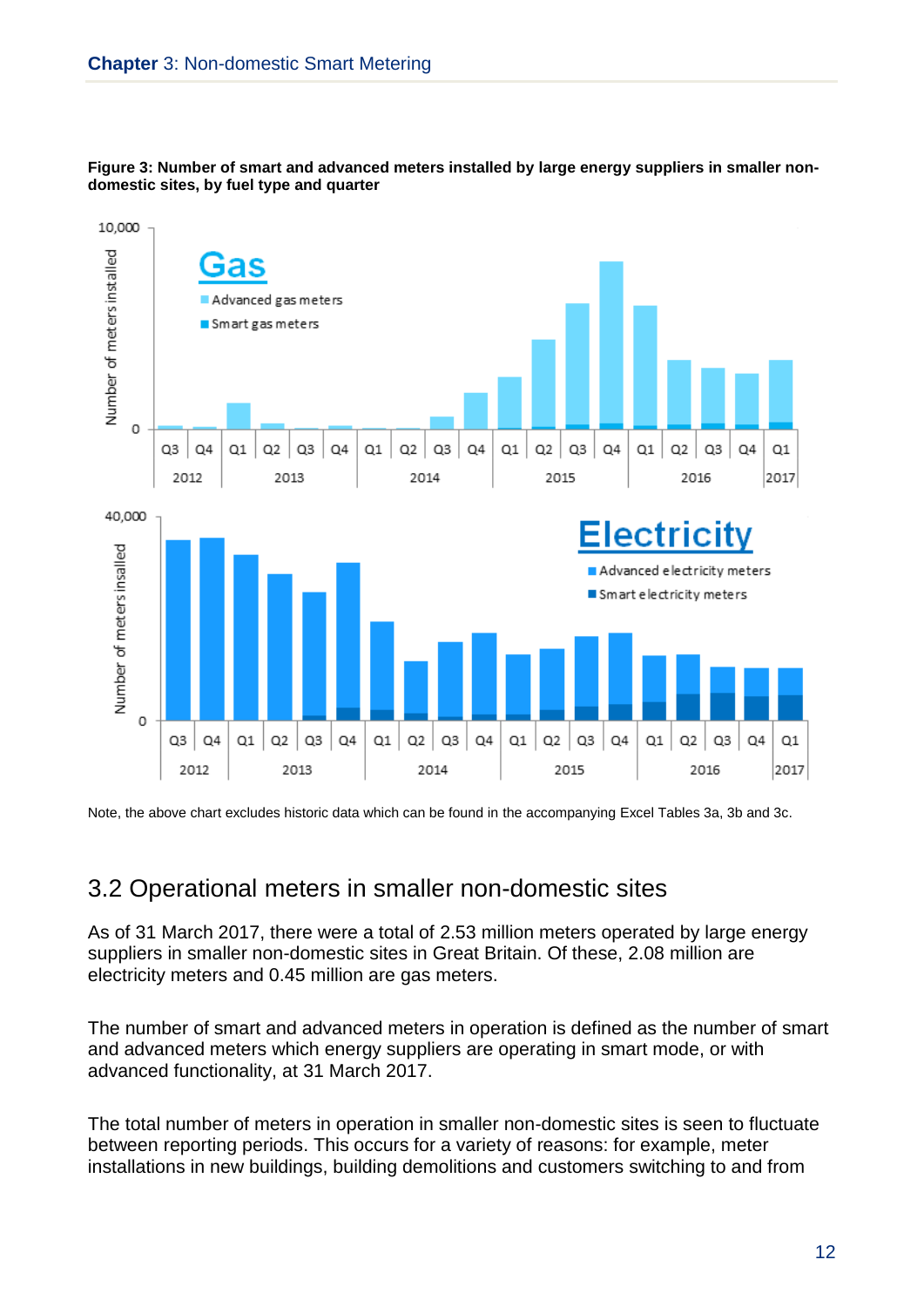energy suppliers who do not operate smart or advanced meters in either a smart mode or with advanced functionality.

As at 31 March 2017 there were 589,800 (56,100 gas and 533,800 electricity) nondomestic smart and advanced meters operating in smart mode or with advanced functionality by large energy suppliers. This represents over one fifth of all non-domestic meters currently in operation.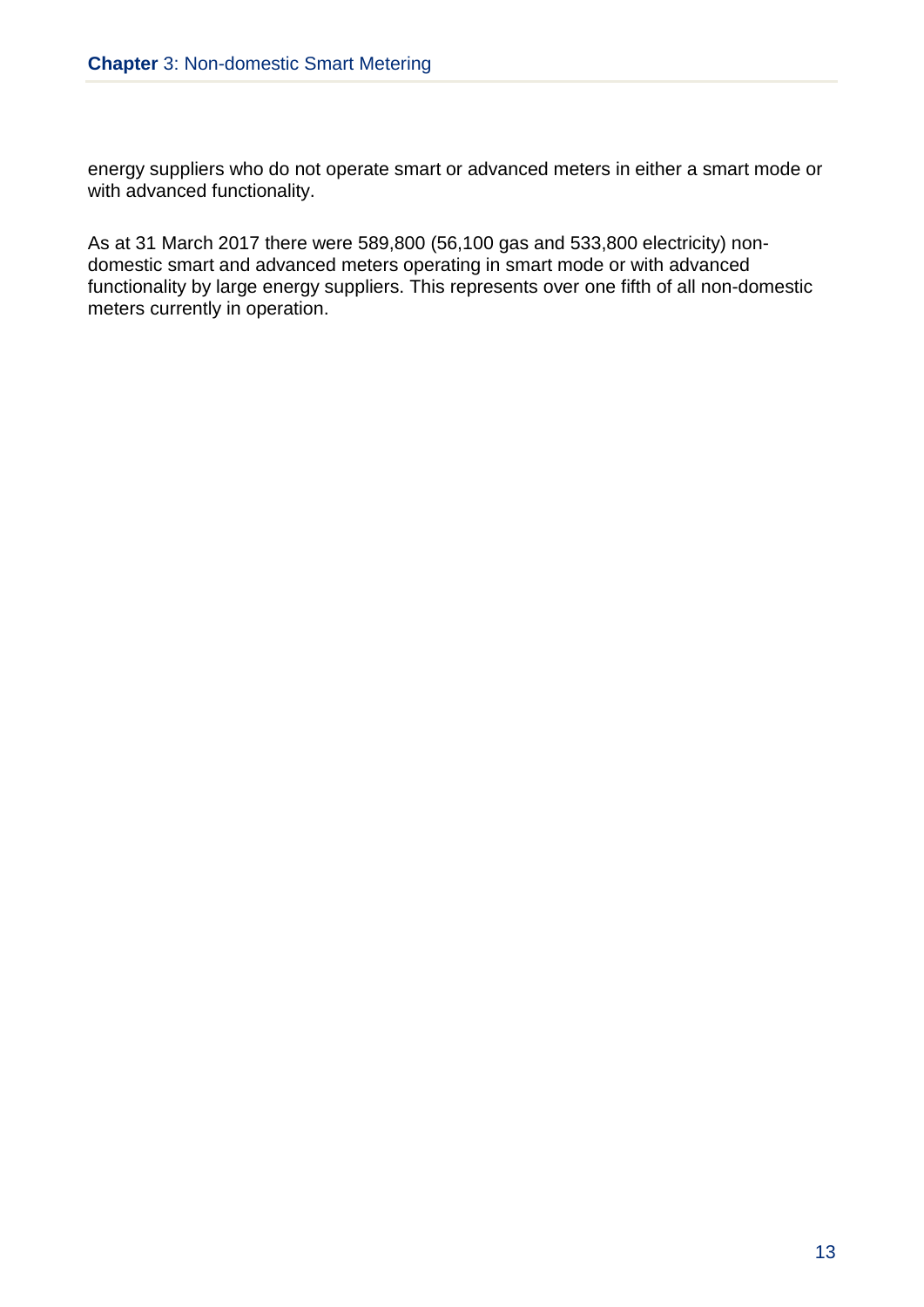# <span id="page-14-0"></span>Annex A: Data and processing

#### **Energy Suppliers**

The table below lists the energy suppliers included in the analysis for this report.

Large Energy Suppliers (twelve):

- **•** British Gas
- Co-operative Energy
- E.ON
- EDF Energy
- Extra Energy
- **•** First Utility
- Npower
- Ovo Energy
- Scottish Power
- SSE
- Utilita
- Utility Warehouse

#### Small Energy suppliers (forty six):

- Affect Energy
- Axis for Business
- BES Utilities
- Better Energy
- Breeze Energy
- Bristol Energy
- $\bullet$  Bulb
- Business Power and Gas
- CNG
- Corona Energy
- Crown Gas and Power
- D-ENERGi
- DONG Energy
- Dual Energy
- $\bullet$  E
- Economy Energy
- Ecotricity
- **•** ENGIE
- Flow Energy
- Future Energy
- Gazprom
- GnERGY
- Go Effortless Energy
- Good Energy
- Green Energy
- Green Star Energy
- Haven Power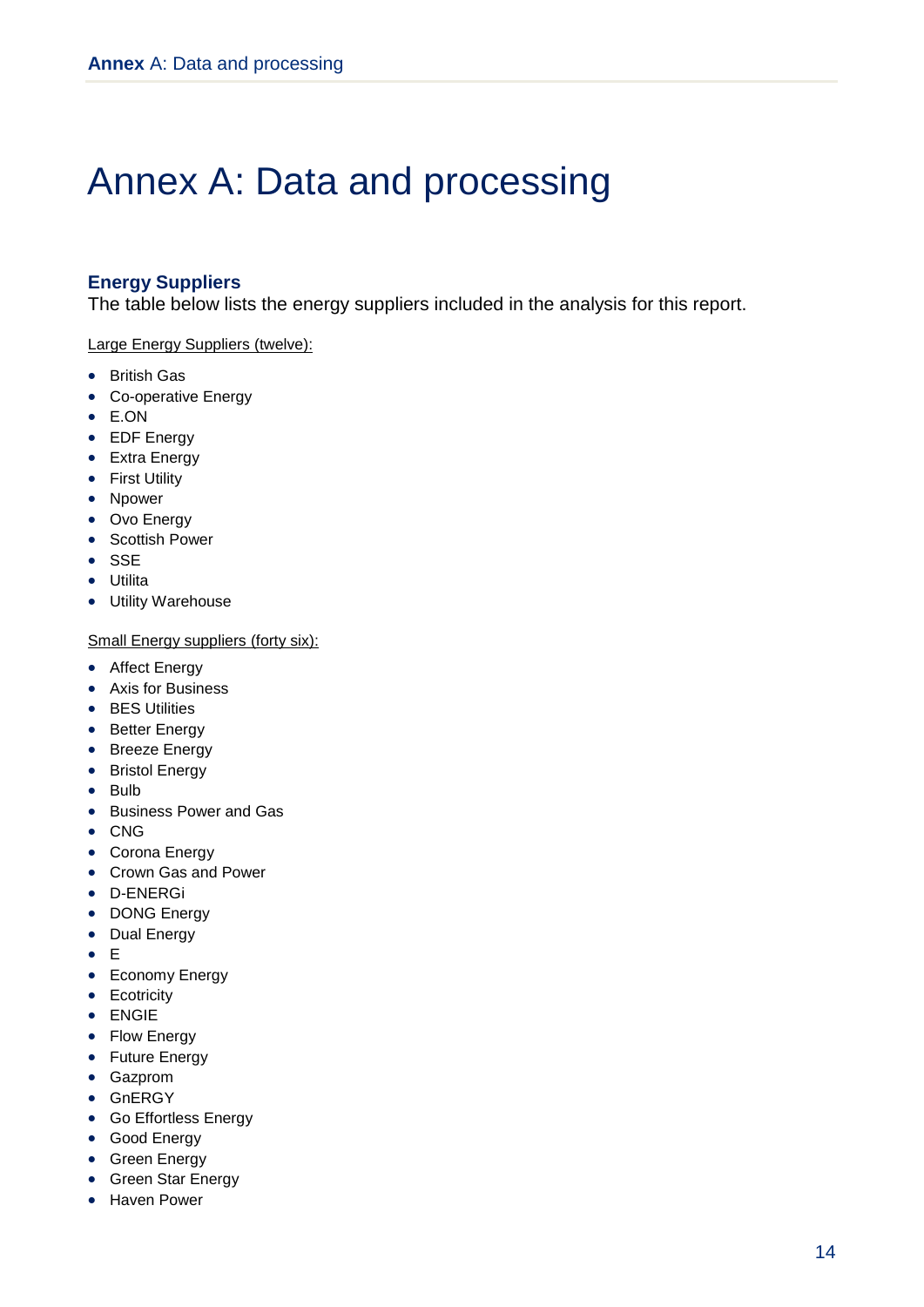- iSupply
- LoCO2 Energy
- MB Energy
- National Gas
- Octopus Energy
- Opus Energy
- Our Power
- PFP Energy
- Regent Gas
- Robin Hood Energy
- Smartest Energy
- So Energy
- Spark Energy
- TEGS
- Total Gas and Power
- Verastar Group (Economy Gas)
- Verastar Group (Sinq Power Limited)
- Yorkshire Gas and Power
- Zog Energy

#### **Experimental Statistics**

These data are released as Experimental National Statistics, this means they are new statistics and have not undergone the full evaluation process that is required for National Statistics. They are published in order to involve users and stakeholders in their development and as a means to build in quality assurance during development.

More information on the methodology is included in the accompanying Methodology note:

<https://www.gov.uk/government/collections/smart-meters-statistics>

As with any new data collection, there are likely to be some data quality issues to resolve as the process beds in. Therefore, data in the quarterly reports should be treated as provisional and subject to revision.

Any revisions will be marked in the data tables and for any significant revisions we will provide an explanation of the main reasons.